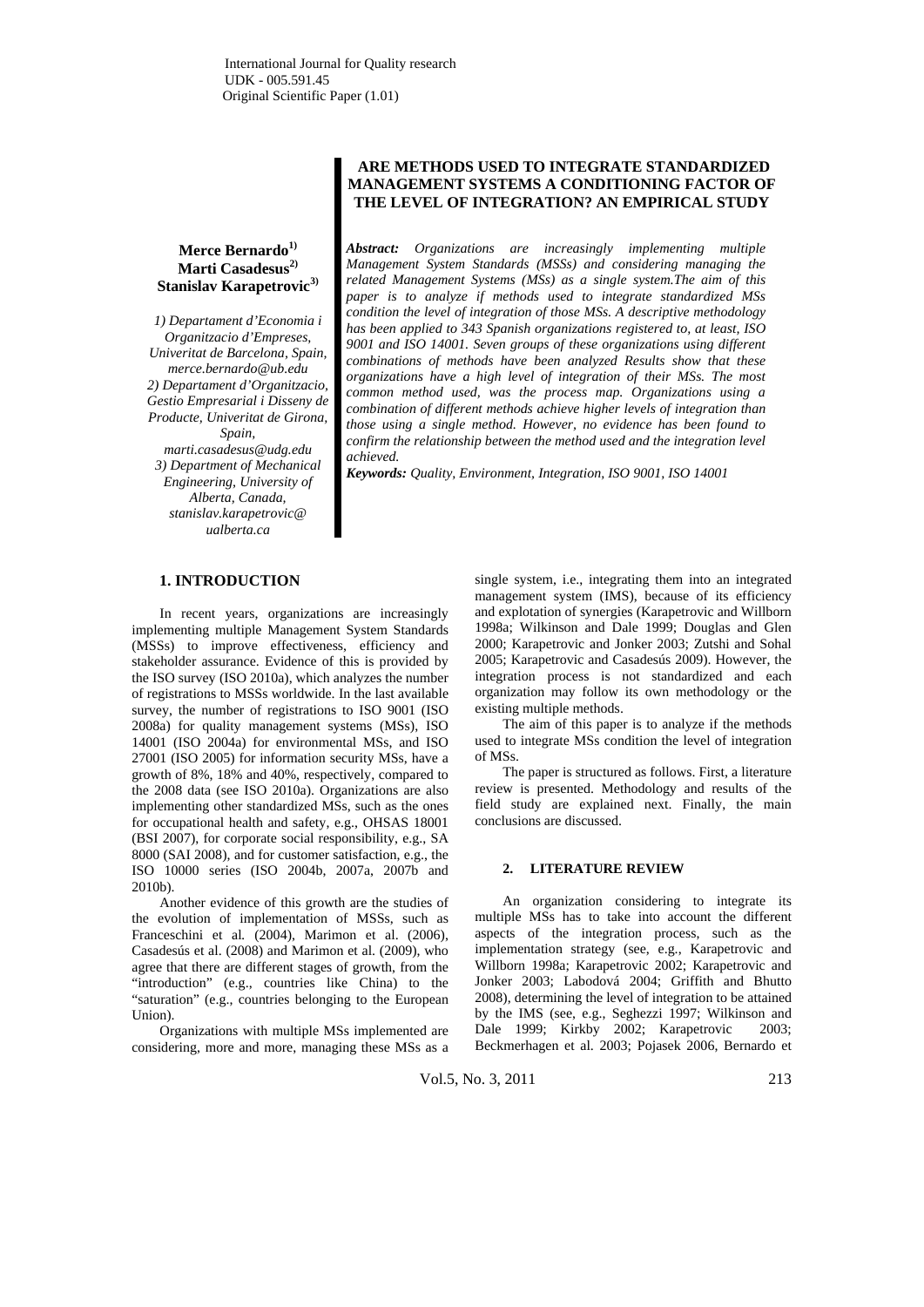

al*.* 2009); and the integration of internal and external audits (see, e.g., Karapetrovic and Willborn 2000; ISO 2002 and 2008b; Bernardo et al. 2010). Another important integration aspect is choosing the methodology the organization is going to use to implement the IMS.

Different methodologies have been proposed and analyzed in the literature, but the main difference between them is the origin. Two main sources of methodologies have to be taken into account: standardization bodies and academic authors. The proposals from the latter are more numeorous compared to the former. Methodologies from both sources are briefly described next.

# **2.1 Methodologies proposed by standardization bodies**

National standardization bodies have published guidelines for the integration of MSs. Different countries have developed standards or guidelines, for example in Australia and New Zealand: AS / NZS 4581: 1999 (SAI Global 1999), in Denmark: DS 8001: 2005 (Dansk Standard 2005), in Spain UNE 66177: 2005 (AENOR 2005), and in the United Kingdom: PAS 99: 2006 (BSI 2006). The International Organization for Standardization (ISO) has not published a standard, but a handbook (ISO 2008b). They are described in Table 1.

| <b>Guidelines</b>            | <b>Description</b>                                                                                                                                                                                                                                                                                                                                                                                                                                                                                                                                                                                                                                                                                                                                                                                                                                                                                                                                                                                                                                                                                                                                                                                                                                                                                           |  |  |  |  |  |
|------------------------------|--------------------------------------------------------------------------------------------------------------------------------------------------------------------------------------------------------------------------------------------------------------------------------------------------------------------------------------------------------------------------------------------------------------------------------------------------------------------------------------------------------------------------------------------------------------------------------------------------------------------------------------------------------------------------------------------------------------------------------------------------------------------------------------------------------------------------------------------------------------------------------------------------------------------------------------------------------------------------------------------------------------------------------------------------------------------------------------------------------------------------------------------------------------------------------------------------------------------------------------------------------------------------------------------------------------|--|--|--|--|--|
| AS/NZS<br>4581: 1999         | The Australian and New Zealand's Standard AS/NZS 4581: 1999 "identifies the components that<br>are common to all MSs and provides an overview" (SAI Global 1999). The goal is to provide a<br>"guide for all management systems in which the common requirements of individual systems are<br>integrated to avoid duplication and provide a uniform basis for the unique characteristics of each<br>individual system. The common elements of MSs as the quality, safety and health, and environment<br>(QSMA) can be integrated into a single system, although other systems such as human resource<br>management or financial control can also be integrated". The standard is classified into nine<br>components that emphasize the responsibility of management and leadership, the identification and<br>analysis of requirements, as well as system review and improvement plans (SAI Global 1999)                                                                                                                                                                                                                                                                                                                                                                                                     |  |  |  |  |  |
| <b>Guidelines</b>            | <b>Description</b>                                                                                                                                                                                                                                                                                                                                                                                                                                                                                                                                                                                                                                                                                                                                                                                                                                                                                                                                                                                                                                                                                                                                                                                                                                                                                           |  |  |  |  |  |
| <b>UNE</b><br>66177:<br>2005 | The Spanish standard UNE 66177: 2005 (AENOR 2005) provides "guidelines for developing,<br>implementing and evaluating the integration of quality management systems, environment and<br>health and safety at work of those organizations that have decided to integrate these systems fully or<br>partially, in the quest for greater efficiency in managing and increasing its profitability" (AENOR<br>2005). The standard also aims to "help the management team to design and implement an integrated<br>management system and identify methods and tools applicable for the implementation of an<br>integrated management system". It is based on the PDCA cycle of continuous improvement. The<br>process has three stages:<br>1. Development of the integration plan, which describes, among others, the expected benefits, the<br>integration<br>method<br>and<br>support<br>senior<br>of<br>the<br>of<br>selection<br>management.<br>2. Implementation of the integration plan, which describes the responsibilities for the integration<br>plan and maintenance.<br>3. Review and improvement of the IMS, which describes a global analysis of facts and results,<br>improvement of the consistency of decisions, and determination of the priorities for the IMS,<br>using all possible synergies |  |  |  |  |  |
| <b>PAS</b><br>99:<br>2006    | The British standard PAS 99: 2006 (BSI 2006) "defines the common requirements of MSs. Is<br>intended for use as a framework to implement the common requirements or specifications for an<br>integrated MSs". The adoption of the standard allows the simplification of deployment of multiple<br>MSs, although the particular requirements of each must be managed and satisfied for the<br>achievement of certification (BSI, 2006), and helping organizations achieve the benefits of the<br>consolidation of the common requirements of MSSs. The standard specifies that integration must be<br>planned and improved in a structured manner, and adopted for internal benefits. (BSI 2006)                                                                                                                                                                                                                                                                                                                                                                                                                                                                                                                                                                                                              |  |  |  |  |  |
| <b>ISO</b><br>Handbook       | This handbook "provides examples, discoveries, challenges and benefits to organizations that<br>consider implementing the requirements of of multiple ISO or non-ISO management system<br>standards through an integrated approach". The methodology proposes seven steps to integrate the<br>various MSs in the global system of the organization. In addition, each step presents several case<br>studies of organizations that have carried out the integration process.                                                                                                                                                                                                                                                                                                                                                                                                                                                                                                                                                                                                                                                                                                                                                                                                                                  |  |  |  |  |  |

*Table 1 Standardization bodies' integration guidelines*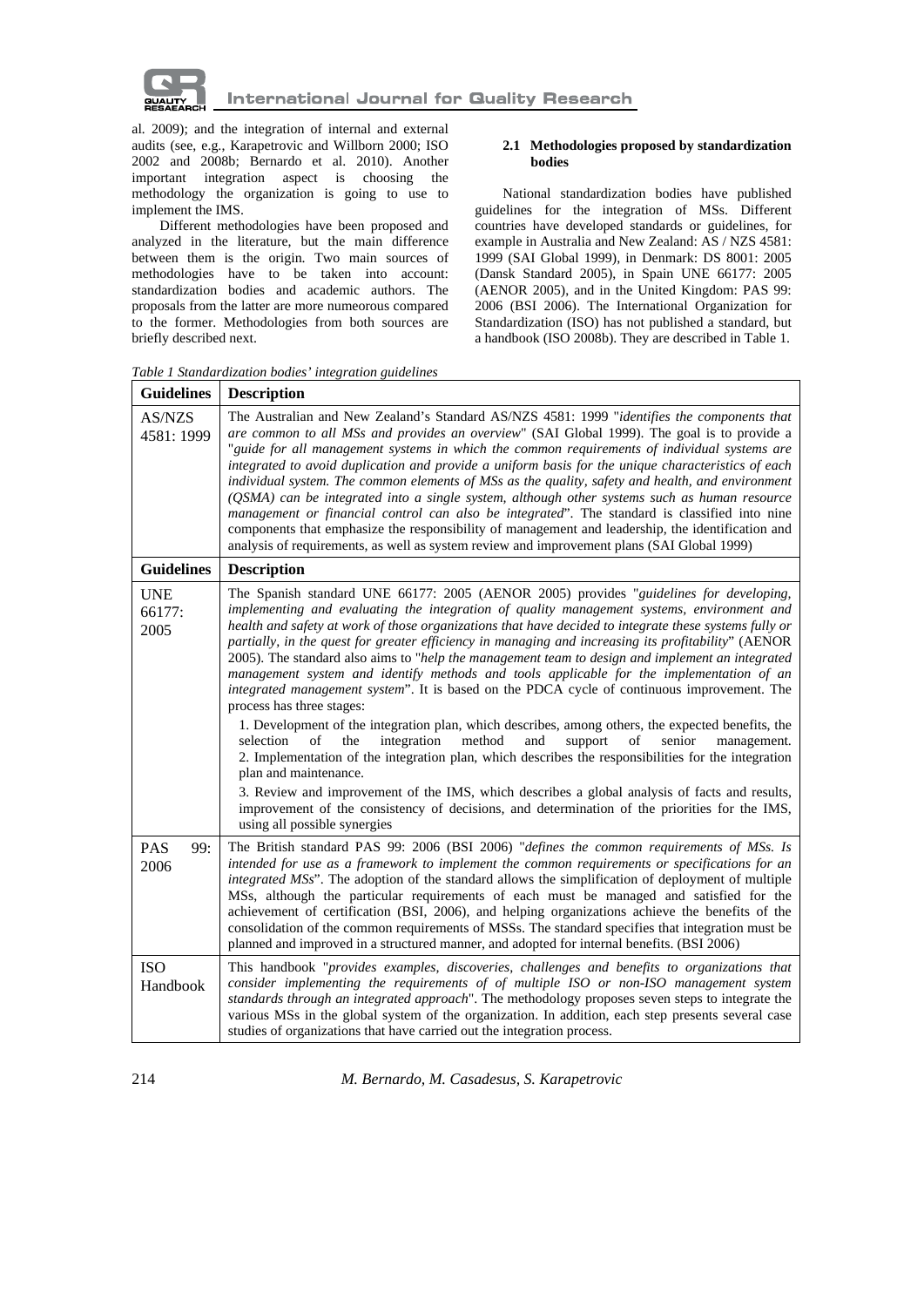

# **2.2 Methodologies proposed in the academic literature**

suggested different methodologies of integration. Table 2 summarizes some examples of models or contributions of academic authors who have studied the subject.

As mentioned before, several authors have

*Table 2 Academic authors' methodologies* 

| Author/s                             | Methodology                                                                                                                                                                                                                                                                                                                                                                                                                                |
|--------------------------------------|--------------------------------------------------------------------------------------------------------------------------------------------------------------------------------------------------------------------------------------------------------------------------------------------------------------------------------------------------------------------------------------------------------------------------------------------|
| Puri (1996)                          | Presents a guideline to help companies manage environmental quality MSs. Presents a framework to<br>integrate total quality management (TQM) with the environmental MS. Provides tools for implementing and<br>certifying to ISO 14001 and ISO 9001. Discusses the quality manual and analyzes audits of environmental<br>quality. Also proposes a roadmap of 10 phases to develop and implement an IMS of an environmental MS<br>and TQM. |
| Author/s                             | Methodology                                                                                                                                                                                                                                                                                                                                                                                                                                |
| Renfrew and<br>Muir (1998)           | Propose a model in five steps to show the evolution of MSs. Begin with the introduction of ISO 9001 and<br>ends with the introduction of a single standard and MS using QUENSH (Quality Health Safety<br>Environmental), which aims to promote the strategic management of organization risks.                                                                                                                                             |
| Karapetrovic and<br>Willborn (1998b) | Propose a system based on seven steps: (1) goals definition, (2) goals evaluation, (3) design the<br>system, $(4)$ to obtain and allocate resources, $(5)$ spread them as planned, $(6)$ implement the system,<br>and (7) evaluate the final output of the system with original objectives and their individual<br>characteristics and requirements.                                                                                       |
| Wright (2000)                        | Model with the steps or "key elements" to integrate the ISO 14001-based MSs (five steps) and OHSAS<br>18001 (four steps), in organizations with a quality MS implemented. Proposes that all three standards<br>contain the same basic disciplines and a common overall structure that makes them easy to integrate.                                                                                                                        |
| Karapetrovic<br>(2003)               | Methodology based on six steps, beginning with the specification of the objectives of integration, as well as<br>determining the scope and capability of IMS to the alignment and integration of the information, goals,<br>resources and processes, and the continuous improvement of IMS.                                                                                                                                                |
| Karapetrovic and<br>Jonker (2003)    | Methodology based on the viewpoint of processes and has the audit as the central point. Involves the<br>amalgamation of goals, processes and resources in the audits of quality MSs, environment, health and safety<br>and other MSs, providing reports as outputs and integrated preventive and corrective actions, as well as<br>improvement opportunities.                                                                              |
| Jonker and<br>Karapetrovic<br>(2004) | Model should be: (1) able to incorporate all the common elements of function-specific MSs, $(2)$ generic, $(3)$<br>flexible, (4) fully compatible with specific models of existing MSSs and (5) support the implementation<br>methodology, evaluation, improvement and maintenance of an IMS in an organization.                                                                                                                           |
| Karapetrovic<br>(2005)               | Different models may be applied: (1) initial model, in which the MSs form the framework of IMS<br>(could be, e.g., process map or the PDCA); (2) combined model, which joined the MSs models that are<br>part of the IMS in a single model, and (3) complacent model, which accommodates existing and future<br>MSs.                                                                                                                       |
| Zeng et al. (2007)                   | Propose a "synergetic" model for implementing an IMS on three levels: (1) strategic synergy, which refers<br>to goals, plans and strategic actions for quality, environmental and health and safety; (2) synergy of<br>resources, structural and cultural, and (3) synergy of the documentation.                                                                                                                                           |
| Asif et al. (2009)                   | Propose a methodology called PEDIMS (Process Embedded Design of Integrated Management<br>Systems). The process begins with the 'design of core processes' that is integrated in the later stages.                                                                                                                                                                                                                                          |
| Asif et al.<br>(2010a)               | Present a methodology developed through the application of both a system approach and a meta-<br>management approach. It also provides a mechanism for satisfying the unique needs of various<br>stakeholders.                                                                                                                                                                                                                             |
| Asif et al.<br>(2010 <sub>b</sub> )  | Identify the archetypes of integration strategies and evaluate the comparative effectiveness of these<br>strategies. Two strategies are possible: (1) "system approach" and (2) "techno-centric approach"<br>(operational level).                                                                                                                                                                                                          |
| Tari and Molina-<br>Azorin (2010)    | Propose the dimensions for a Quality and Environmental (QEM) IMS based on the European<br>Foundation for Quality Management (EFQM) model. The EFQM model helps in the integration of<br>quality and environmental MSs.                                                                                                                                                                                                                     |

The variety of integration methodologies presented in this section demonstrates the great amount of

Vol.5, No. 3, 2011 215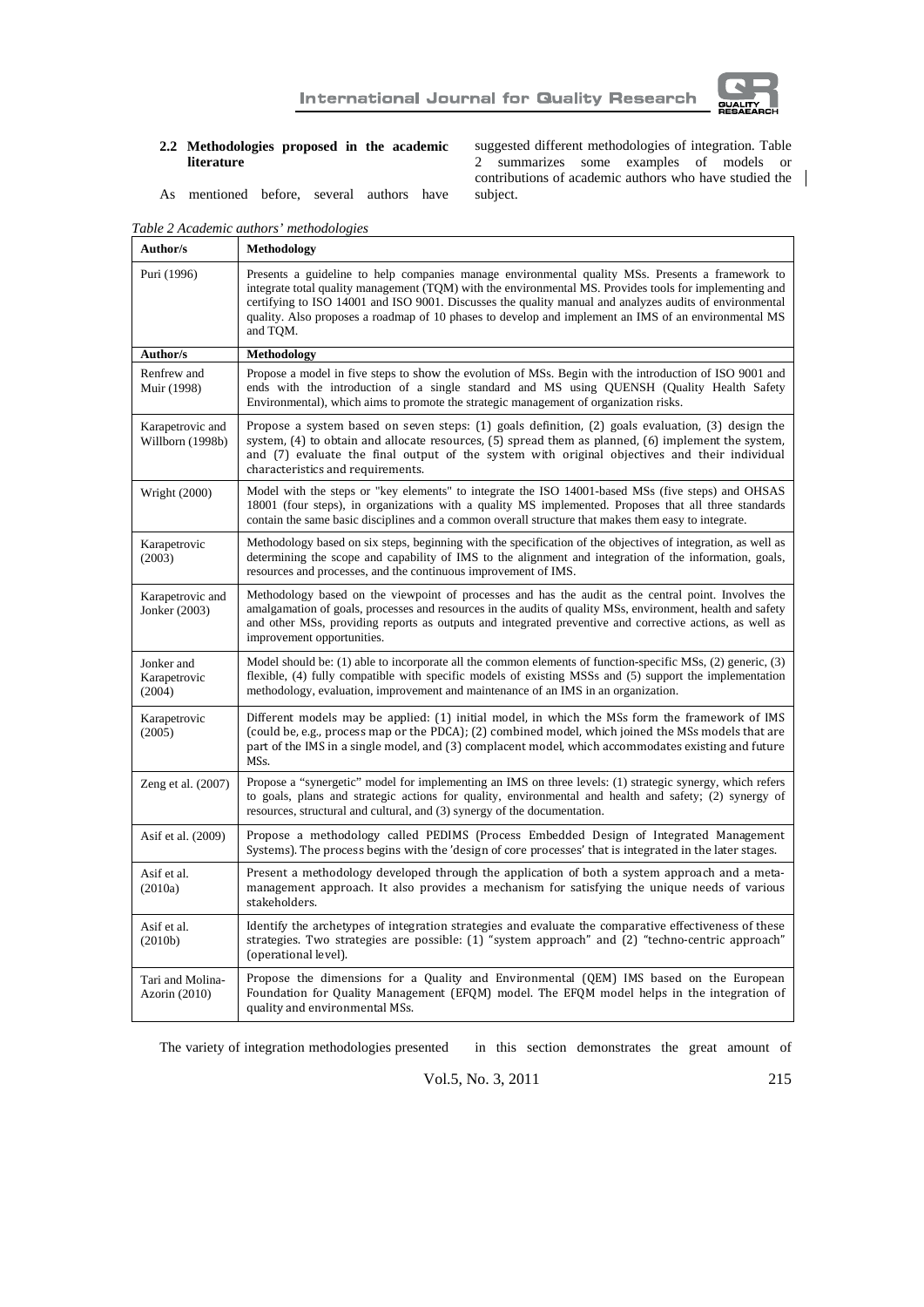

different methods that organizations can use to integrate their MSs. Analyzing if the method used is conditioning the level of integration is the aim of this study. To reach it, a survey was sent to the persons responsible for the MSs in a sample of Spanish companies. The details of the study are explained in the next section.

## **3. METHODOLOGY**

The methodology used to collect the data was a survey, mailed in 2006 and 2007, to a sample of 1,615 Spanish organizations registered to, at least, ISO 9001: 2000 and ISO 14001: 2004, as described in Bernardo et al*.* (2009 and 2010). Spain is one of the countries with more registrations to these two standards, ranking fourth in the world in terms of the number of ISO 9001 registrations and third for ISO 14001 certificates (see ISO, 2010a). Specifically, the survey was sent in the three regions with the largest 'certification intensity' in Spain (Heras and Casadesus 2006): Catalonia, the Basque Country and Madrid.

435 valid questionnaires were obtained, representing a 27% response rate and a 96% confidence level. Some of the participating organizations had also implemented other standardized MSs, such as occupational health and safety and corporate social responsibility. An analysis of the number and the implementation order of these MSs can be found in Bernardo et al. (2011), and a descriptive study of Catalan organizations, with more related details, can be found in Karapetrovic et al*.* (2006).

For this paper, two questions of the survey are analyzed. The first question is related to the level of integration of MSs in the participating organizations and the second is related to the methods used in the integration process. The former question is analyzed in detail in Bernardo et al*.* (2009), but the integration level is measured considering the MS elements: goals, resources and processes (Karapetrovic and Willborn 1998b). Three integration degrees were defined: no integration, partial integration, and full integration (e.g., see Seghezzi 1997; Kirkby 2002; Karapetrovic 2002 and 2003; Pojasek 2006; Bernardo et al*.* 2009).

The second question is based on the three possible types of models analyzed in Karapetrovic (2002 and 2005), as discussed in the literature review section. The surveyed organizations could answer if they had used or not any of the four options proposed:

- Process map (PM)
- PDCA cycle for all processes involved in the IMS (PDCA)
- Detailed analysis of common elements among the standards (CE)
- Own model of the organization (OM)

Participating organizations could respond to multiple options, since the proposed methods can be combined to improve the integration process. In the empirical analysis of Karapetrovic et al*.* (2006), these methods are analyzed in a sample of 176 Catalan companies, obtaining the results that the mostcommonly used methods are the analysis of common elements for the requirements (93% of respondents) and the process map (92% of respondents). Of the two remaining options, 70% of organizations surveyed use their own models and 50% use the PDCA cycle.

The final sample used in this paper is 343 organizations: those that have both declared that they had integrated their MSs (either partially or fully) and answered the question about the methods. The data processing is descriptive and presented in the next section.

### **4. RESULTS**

Due to the multiplicity of responses that organizations could choose, a more detailed descriptive analysis of results has been realized.

Participating organizations have been classified according to two criteria: the level of integration and the method used. Two levels of integration have been considered: partial and full, as only those organizations that have integrated, to some degree, their MSs, could have used a method. The second classification is based on the combination of methods used by these organizations. For example, those organizations that have only used a process map are grouped together. Those organizations that used a combination of common elements and process map form another group, and so on. The results are presented in Table 3. Those combinations of methods used for more than 10 organizations are analyzed more deeply.

 *From the table, firstly, it appears that organizations that have integrated all MSs into a single system have used more different combinations, as fifteen have been detected, while those organizations integrating their MSs partially use nine different combinations. Secondly, the most used combination is the one with all the four methods (number 9 in the table), for both levels of integration (22.68% of organizations have full integration and 40% have partial integration).* 

In more detail, in those organizations that have full integration of their MSs, the second-most used model is the combination is the one with the process map, the analysis of common elements and the PDCA cycle (17.25%) (number 8 in the table), followed closely by the combination of the process map, analysis of common elements and own model (16.93%) (number 7 in the table). The other methods frequently combined are the process map and common elements (14.70%), common elements and own model (7.03%), analysis of common elements only (6.39%), and process map and own model (4.15%).

In the case of companies with partial integration of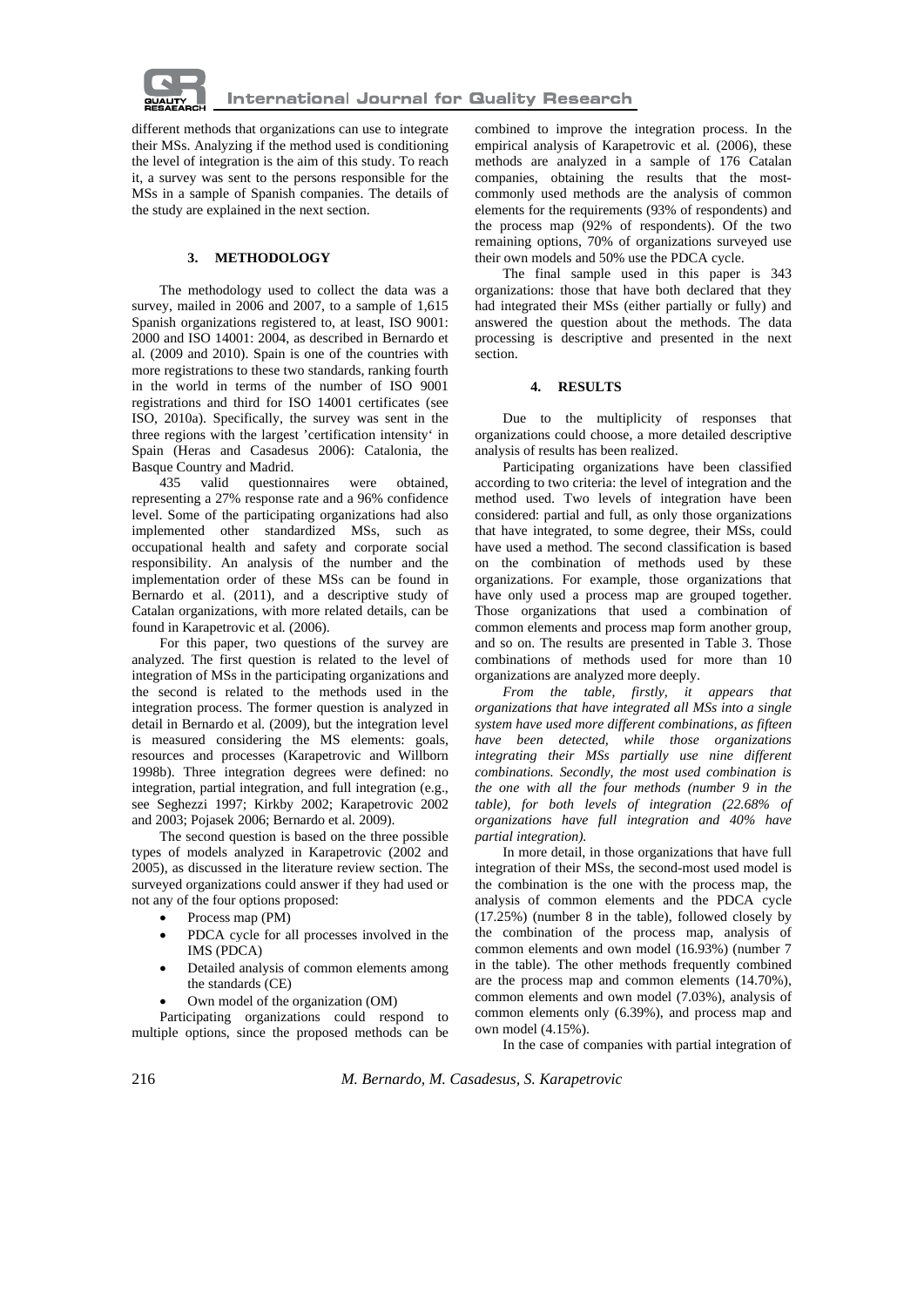

their MSs, the three most common combinations are, firstly, the combination of the four methods (40%), secondly, the process map, common elements and own model (23.33%) and thirdly, the process map and common elements (13.33%).

It can be seen, therefore, that the third characteristic of organizations surveyed is that, of the fifteen possible combinations of methods, the process map and the common elements analysis are present in eight. Thus, the two most applied methods during the integration process are the process map and the common elements analysis. It is noteworthy that, from the organizations that have used only one of the possible methods, the common elements analysis is the most widely used, especially by companies with full integration. These results are in line with the study of Karapetrovic et al*.* (2006) mentioned above.

Regarding the PDCA cycle, used in standards such as ISO 14001: 2004 for environmental MS (ISO 2004a), OHSAS 18001: 2007 (BSI 2007) for occupational, health and safety management system, ISO 19011: 2002 (ISO 2002) for auditing quality and environmental MSs, UNE 66177: 2005 for integration of MSs (AENOR 2005), and some authors, such as Labodová (2004), it is not the most used by companies in the sample. In fact, as a unique model applied, only two organizations have used it, and both have fully-integrated systems, while no organizations with partially-integrated systems have indicated using it. However, it is present in seven combinations, including two of the most common ones.

Given the variety of methods applied in the process, it was decided to study the level of integration related to the combinations most frequently submitted by companies. Only those combinations that have been used by more than ten organizations that integrate their MSs, whether they do so fully or partially, are analyzed further. These seven groups represent 306 organizations (see table 3), approximately 89% of the initial sample of 343.

| <b>Models</b>  |                      | <b>Full integration</b> |                                   |                             | <b>Partial integration</b> |                                    |                               | <b>Total</b>   |
|----------------|----------------------|-------------------------|-----------------------------------|-----------------------------|----------------------------|------------------------------------|-------------------------------|----------------|
|                |                      | No. Org.                | $%$ out<br>of full<br>integration | % out<br>of total<br>sample | No. Org.                   | % out<br>of partial<br>integration | $%$ out<br>of total<br>sample |                |
| $\mathbf{1}$   | Process map (PM)     | 8                       | 2.56                              | 2.33                        | $\Omega$                   | 0.00                               | 0.00                          | 8              |
| $\overline{c}$ | Common elements (CE) | 20                      | 6.39                              | 5.83                        | 1                          | 3.33                               | 0.29                          | 21             |
| 3              | Own model (OM)       | 4                       | 1.28                              | 1.17                        | 1                          | 3.33                               | 0.29                          | 5              |
| $\overline{4}$ | PDCA cycle           | $\overline{c}$          | 0.64                              | 0.58                        | $\theta$                   | 0.00                               | 0.00                          | $\overline{2}$ |
| 5              | $PM + CE$            | 46                      | 14.70                             | 13.41                       | $\overline{4}$             | 13.33                              | 1.17                          | 50             |
| 6              | $PM+OM$              | 13                      | 4.15                              | 3.79                        | 1                          | 3.33                               | 0.29                          | 14             |
| $\tau$         | $PM + CE + OM$       | 53                      | 16.93                             | 15.45                       | $\overline{7}$             | 23.33                              | 2.04                          | 60             |
| 8              | $PM + CE + PDCA$     | 54                      | 17.25                             | 15.74                       | $\mathbf{1}$               | 3.33                               | 0.29                          | 55             |
| 9              | PM+CE+OM+PDCA        | 71                      | 22.68                             | 20.70                       | 12                         | 40.00                              | 3.50                          | 83             |
| 10             | PM+OM+PDCA           | 9                       | 2.88                              | 2.62                        | $\Omega$                   | 0.00                               | 0.00                          | 9              |
| 11             | CE+OM+PDCA           | $\overline{7}$          | 2.24                              | 2.04                        | 2                          | 6.67                               | 0.58                          | 9              |
| 12             | PM+PDCA              | $\overline{2}$          | 0.64                              | 0.58                        | $\theta$                   | 0.00                               | 0.00                          | $\overline{2}$ |
| 13             | $CE+OM$              | 22                      | 7.03                              | 6.41                        | 1                          | 3.33                               | 0.29                          | 23             |
| 14             | CE+PDCA              | 1                       | 0.32                              | 0.29                        | $\theta$                   | 0.00                               | 0.00                          | 1              |
| 15             | OM+PDCA              | 1                       | 0.32                              | 0.29                        | $\Omega$                   | 0.00                               | 0.00                          | $\mathbf{1}$   |
|                | Total                | 313                     | 100                               | 91.25                       | 30                         | 100                                | 8.75                          | 343            |

*Table 3 Combinations of methods used by the organizations from the sample* 

 In order to know the level of the integration of goals, resources and processes for each group, the same methodology as in Bernardo et al. (2009 and 2010) has been applied. Thus, organizations that have declared integrating goals, documentation resources and procedures partially are codified with 50%, if they are fully integrated, 100%, and if none of them are integrated, are codified with 0%. The groups are represented in Figure 1. This codification facilitates the graphical representation of each group according to the aspects of MSs analyzed. In addition, the volume of the circle represents the number of organizations that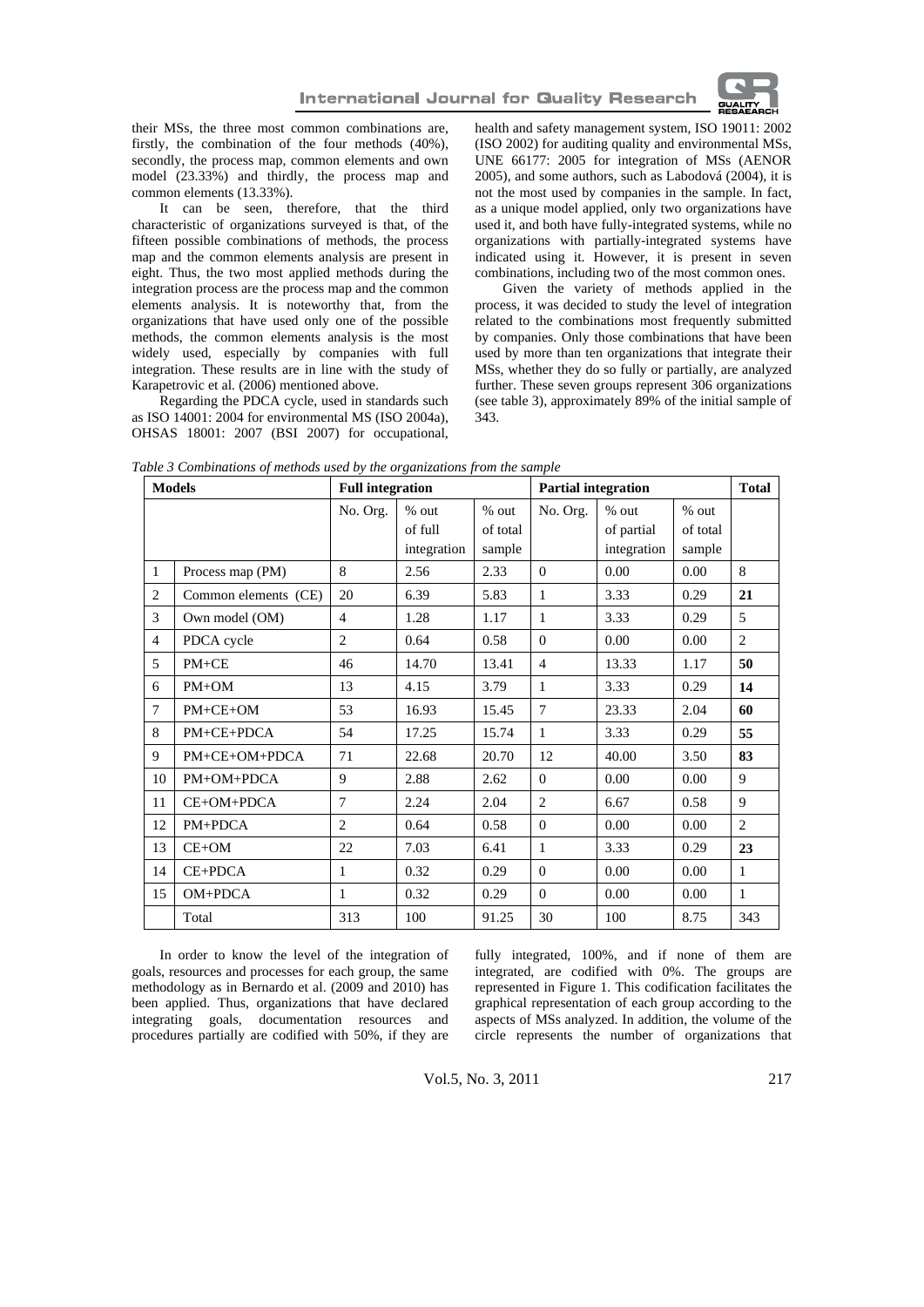

#### compose the group.

In the figure, and before describing each group, it can be observed that the level of integration of these groups is high and quite similar, and the procedures are integrated at a higher level than goals and documentation resources, as also happened in Bernardo et al*.* (2009).

#### Group 1

This group consists of 7% of the sample or 21 organizations that have used only the analysis of common elements (CE) as the method to integrate. It is the group with the lowest level of integration of both goals and documentation resources, and procedures. The percentage is an average of 65.48% for the former and 81.67% for the latter (Figure 1).

Regarding the goals and documentation resources, the most integrated are work instructions at 71.88%, followed by the procedures and policy, both integrated at 71.43%. Records are those that present the lowest

level of integration at 47.62%. In this group, the behavior is different from the rest, because, as it is analyzed later in this paper, it is the only group in which the operational aspects are those with a higher level of integration (see Seghezzi 1997; Douglas and Glen 2000).

 In these organizations, procedures are integrated, on average, at 81.67%, 16% more than the goals and documentation resources. Procedures with the highest level of integration are system review and internal communication (97.62%) and records control (95.25%). The least integrated procedures, at 64.29%, are planning, product realization and requirements. Therefore, the most integrated procedures, when related to the chapters of ISO 9001, correspond to "management responsibility" (Chapter 5 of ISO 9001), while those less integrated mostly belong to Chapter 7 or "product realization", which are more difficult to integrate because of their specificity.



*Fig. 1 Classification of organizations according to management models used in the integration process* 

### Group 2

The 50 organizations belonging to this group represent 16.34% of the sample. These companies have used a combination of methods consisting of the process map and the common elements analysis (PM+CE). As shown in Figure 1, the average level of integration of goals and documentation resources is higher than in the preceding group, specifically 82.46%, in the case of procedures, which are integrated on average at 87.88%.

 In terms of the goals and documentation resources, the highest level of integration achieved is for the manual at 92.86%, followed with a certain difference by policy at 87.76%. However, the aspect least integrated are the work instructions (72%), contrary to what happened in the previous group, followed by records (75%). Therefore, as concluded in Bernardo et al. (2009), companies begin the integration process by integrating the strategic aspects first.

 In the case of procedures, the most integrated are internal communication (96%), control of documentation (95%), and records (94%), related to Chapter 4 of ISO 9001. As in the previous group, planning is the least integrated aspect (78%), followed by product realization (78.57%).

Group 3

4.58% organizations of the sample (14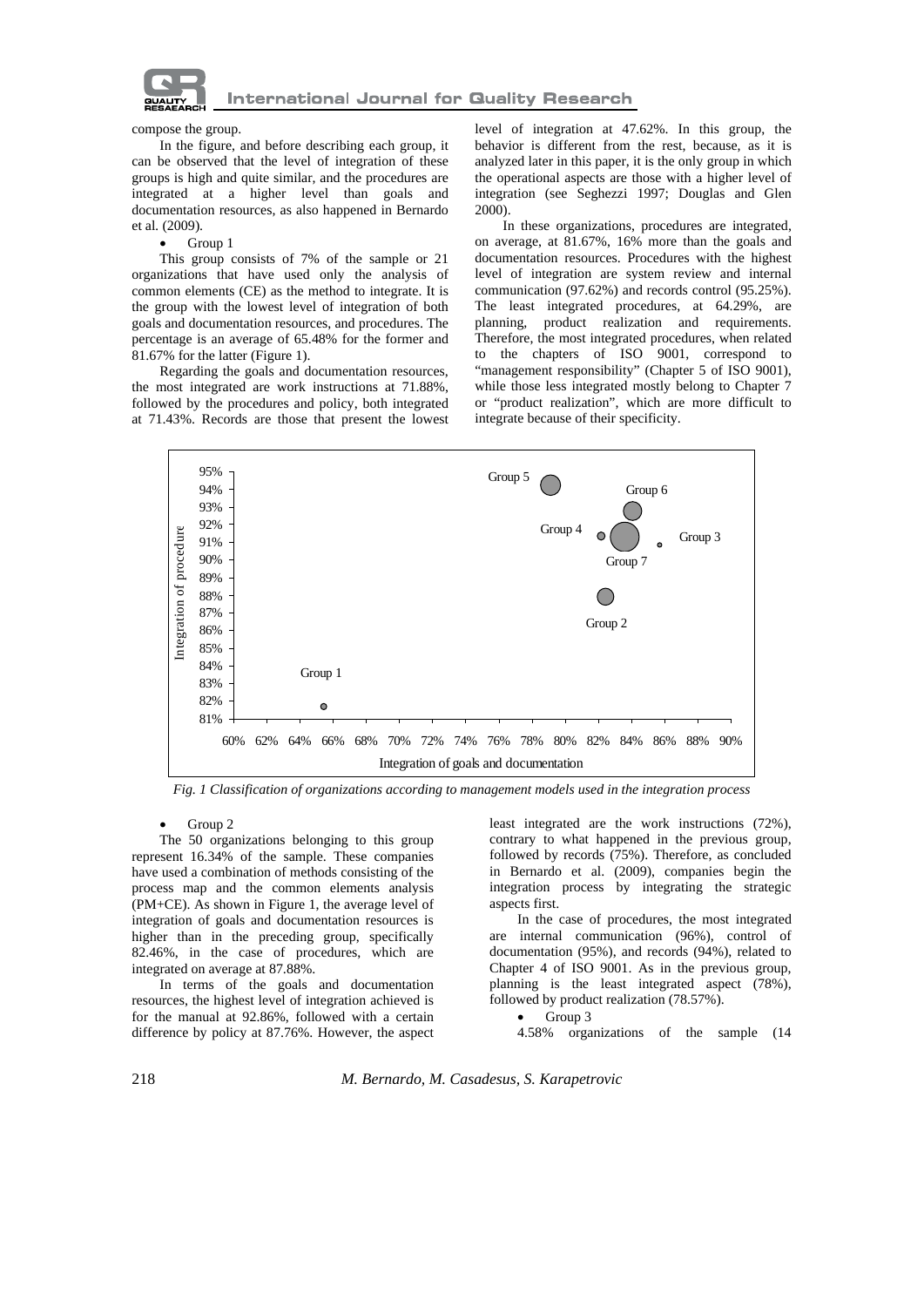members) belong to this group. These companies have applied the combination of the process map and an own model as the integration tool (PM+OM). On average, members of this group have integrated goals and documentation resources at 85.71%, and procedures at 90.80% (Figure 1). It is the group that presents the highest level of integration of goals and documentation resources out of the seven analyzed.

As in Group 2, the manual is one of the most integrated, at 92.86%, as are policy and objectives. Records are the least integrated, at 65.38%, as also happened in the previous group.

 Internal audit and system review at 96.43% are the most integrated procedures, while the least integrated is product realization at 66.67%. Again, ISO 9001 Chapter 5-related aspects are the most integrated, with a very specific aspect ("Product Realization") being the least integrated.

Group 4

This group comprises 23 organizations representing 7.52% of the sample. The method used has been a combination of the common elements analysis and an own model (CE+OM). As shown in Figure 1, this group has a very similar integration level of goals and documentation resources to Group 2, 82.21% on average, while procedures are integrated to a level similar to Group 3, 91.30% on average.

 For goals and documentation resources, the most integrated elements are, again, the manual and policy at 89.13% and 84.78%, respectively. The aspect that achieves the lowest level of integration is records  $(69.57\%)$ .

 Regarding the procedures, the most integrated is control of documentation at 95.65%, followed by preventive and corrective actions at 93.48%, and internal audit, nonconformities control and system review, at 91.30%. The least integrated procedure, again, is product realization, at 63.04%. In this case, it is noteworthy that the aspects related to Chapter 8 of ISO 9001 "Measurement, analysis and improvement" are the most integrated.

Group 5

The 60 organizations of this group (19.61% of the sample) have used a combination of three methods to perform the integration process: process map, analysis of common elements and own model (PM+CE+OM). These organizations have integrated, on average, goals and documentation resources at 79.19%, while procedures are integrated, on average, at 94.17%, the highest level of all groups analyzed (see Figure 1).

 The most integrated documentation resource in this group is the manual at 94.17%, an outstanding level compared to other goals and documentation resources. As in the other groups, records are the least integrated, at 70%.

Regarding the procedures, internal audit and

control of documentation, both integrated at 97.50%, they are the most integrated, while the least integrated is planning (77.12%), as also happened in Groups 1 and 2.

#### Group 6

This group comprises 55 companies (17.97% of the sample) who have used the process map, the analysis of common elements and the PDCA cycle as a tool (PM+CE+PDCA). Organizations integrate, on average, goals and documentation resources at 84.09% and procedures at 92.73%.

 In this group, organizations have integrated to a higher level the policy (91.82%) and the manual (90%), while the least integrated are work instructions (77.27%) and records (77.78%).

 Procedures follow the same pattern of integration as in Group 4, because the most integrated are internal audits, system review, corrective and preventive actions and nonconfirmities control, all integrated at 93.64%. So, again, it is the aspects related to the chapter on "measurement, analysis and improvement" of ISO 9001 that are the most integrated.

Group 7

The last group is the largest, consisting of 83 organizations that used all the methods proposed to carry out the integration process (PM+CE+OM+PDCA). On average, these companies have integrated goals and documentation resources at 83.63%, while procedures at 91.27%.

 Manual and objectives are the most integrated goals and documentation resources (90.85% and 87.80%, respectively) and work instructions and records are the least integrated (75.31%).

 Record control is the most integrated procedure at 96.39%, followed by the document control and internal audits (95.78%). Therefore, aspects related to Chapter 4 of ISO 9001 are the most integrated ones in this group.

# **5. CONCLUSIONS**

The aim of this paper is to analyze if the methods used to integrate MSs condition the level of integration of the MSs. From an empirical analysis performed on a sample of 343 Spanish organizations, the main conclusions to extract are the following.

First, organizations in the sample apply fifteen different combinations of methods to integrate their MSs. Of these, seven combinations are followed by more than ten organizations. It is noteworthy that the process map is the most common method.

This result is logical, as this is the model upon which ISO 9001 is based and the majority of organizations have implemented this standard first (Bernardo et al. 2011). Thus, a great number of

Vol.5, No. 3, 2011 219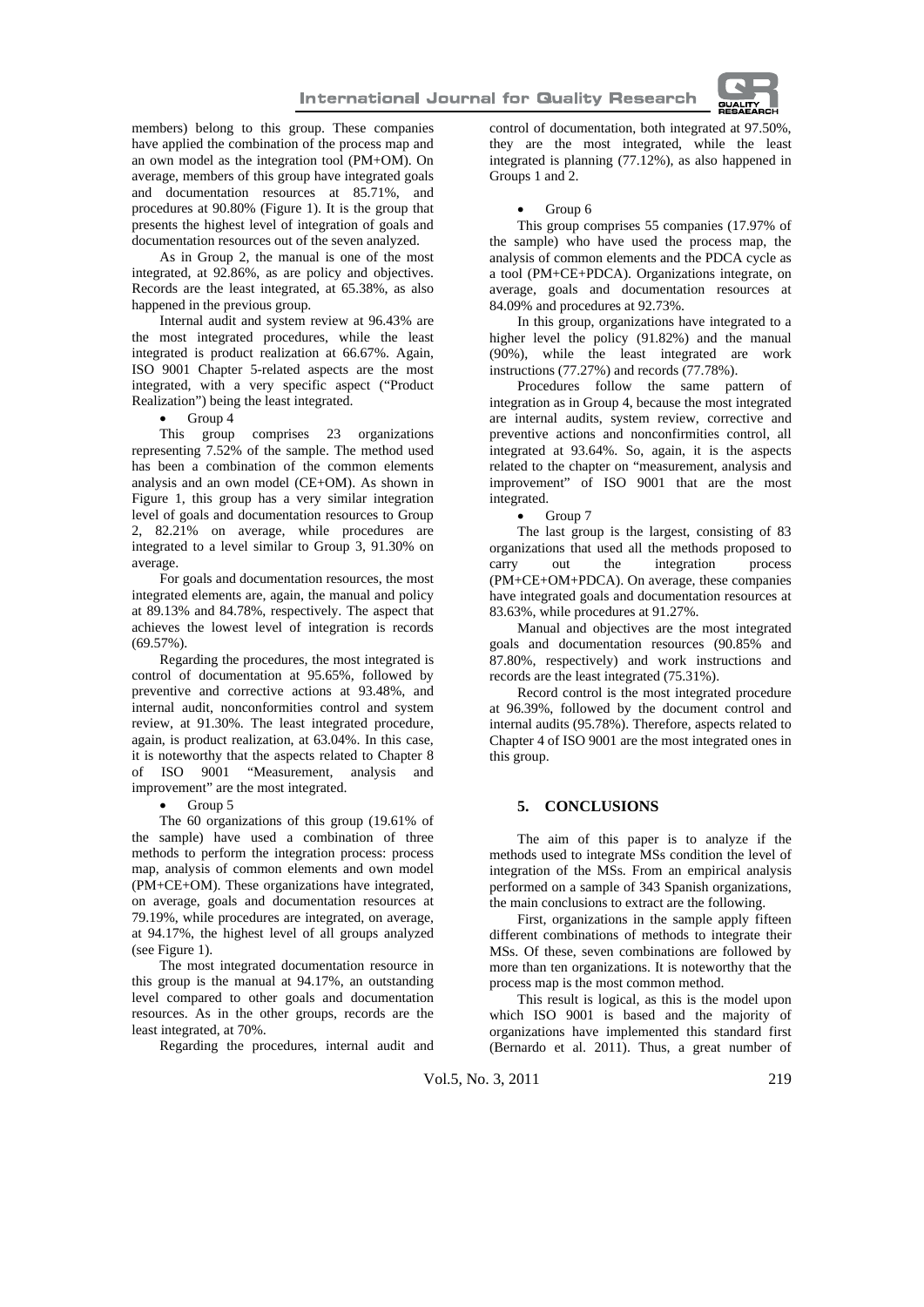

organizations may use this model as the base model for the IMS, as they have experience in applying and using it. Following Karapetrovic (2005), the main method used appears to be the 'initial model'.

Second, after analyzing in detail these seven groups of organizations categorized in this study, it can be stated that these organizations have very high levels of integration of MSs. The level of integration of procedures is higher than the level of integration of goals and documentation resources, as also happened in Bernardo et al*.* (2009). This means that the Spanish organizations are following an adequate strategy to be more efficient.

 Third, organizations using more than one method to integrate their MSs reach a higher level of integration. This can be observed in Group 1, in which organizations have used only the analysis of common elements and which presents the lowest level of integration. Related to this, none of the groups achieves the highest level of integration for all MS elements analyzed, but it seems that it is Group 6 which has, on average, the highest levels.

 Therefore, a method formed by the process map, common elements analysis and the PDCA cycle seems to help getting the best results for an overall system integration. We can state, although with caution, that applying an own model is not profitable for organizations as it may not be allowing them to achieve the highest level of integration possible.

 Finally, taking into account these arguments, we can not completely say that the level of integration of MSs is conditioned by the method used to integrate them.

 The contributions of these results are to know empirically that it may be better to combine different methods that complement each other and that allow achieving higher levels of integration. The results could also make organizations follow an existing guideline or standard more than apply an own model. The results obtained can be applied to all organizations willing to integrate their MSs.

 The recommendations for organizations are to analyze the existing experiences of other organizations that can be in a similar position as them and use their experience as a guideline to start or improve the integration process. Second, in case of a lack of knowledge or experience, organizations can contract a consultant to help them.

 This recommendation is also for consultants, as they have to be trained in finding the best methods for each organization and implementing them in the best way.

 The main limitation of this study is the descriptive analysis of the sample. Additionally, the results allow knowing the method used, but not how the method was applied. This could be a future research question.

Future research will be oriented to measure the impact of MSs integration on the performance and management of organizations.

# **REFERENCES:**

[1] AENOR (2005). UNE 66177 Sistemas de gestión. Guía para la integración de los sistemas de gestión.Madrid, Spain: Asociación Española de Normalización y Certificación

.

- [2] Asif, M., Bruijn, E., Fisscher, O., Searcy, C., & Steenhuis, H. (2009). Process embedded design of integrated management systems. International Journal of Quality & Reliability Management, 26 (3), 261-282
- [3] Asif, M., Joost de Bruijn, E., Fisscher, O. & Searcy, C. (2010a). Meta-management of integration of management systems, The TQM Journal, 22 (6), 570-582
- [4] Asif, M., Fisscher, O., Joost de Bruijn, E., & Pagell, M. (2010b). An examination of strategies employed for the integration of management systems, The TQM Journal, 22 (6), 648-669
- [5] Beckmerhagen, I., Berg, H., Karapetrovic, S., & Willborn, W. (2003). Integration of management systems: focus on safety in the nuclear industry. International Journal of Quality and Reliability Management, 20 (2), 209-227
- [6] Bernardo, M., Casadesus, M., Karapetrovic, S., & Heras, I. (2009). How integrated are environmental, quality and other standardized management systems? An empirical study. Journal of Cleaner Production, 17 (8), 742-750
- [7] Bernardo, M., Casadesus, M., Karapetrovic, S., & Heras, I. (2010). An empirical study on the integration of management system audits. Journal of Cleaner Production, 18 (5), 486-495
- [8] Bernardo, M., Casadesus, M., Karapetrovic, S., & Heras, I. (2011). Integration of standardized management systems: Does the implementation order matter?, International Journal of Operations and Management, In press
- [9] BSI (2006). PAS 99 Specification of common management system requirements as a framework for integration. London, UK: British Standards Institution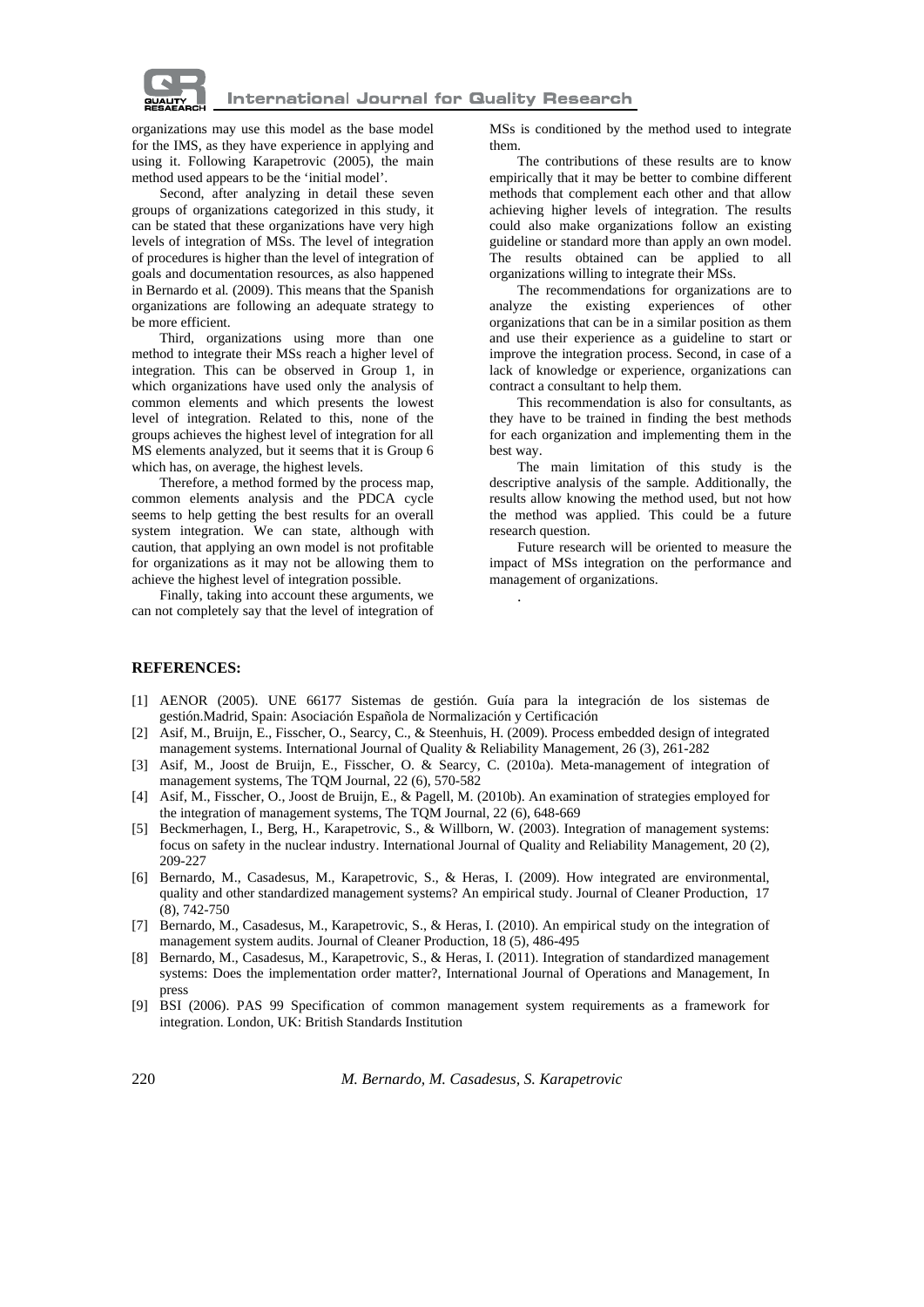

- [10] BSI (2007). OHSAS 18001 Occupational health and safety management systems. Requirements, London, UK: British Standards Institution
- [11] Casadesús, M., Marimon, F., & Heras, I. (2008). ISO 14001 diffusion after the success of the ISO 9001 model. Journal of Cleaner Production, 16 (16), 1741-1754
- [12] Dansk Standard (2005). DS 8001 Ledelsessystemer Vejledning i opbygning af et integreret ledelsessystem. Copenhagen, Denmark
- [13] Douglas, A., & Glen, D. (2000). Integrated management systems in small and medium enterprises. Total Quality Management, 11 (4), S686-S690
- [14] Franceschini, F., Galetto, M., & Gianni, G. (2004). A new forecasting model for the diffusion of ISO 9000 standard certifications in European countries. International Journal of Quality & Reliability Management, 21 (1), 32-50
- [15] Griffith, A., & Bhutto, K. (2008). Improving environmental performance through integrated management systems (IMS) in the UK. Management of Environmental Quality: An International Journal, 19 (5), 565-578
- [16] Heras, I., & Casadesús, M. (2006). Los estándares internacionales de sistemas de gestión: pasado, presente y futuro. Boletín ICE - Revista del Ministerio de Industria, Turismo y Comercio, 2876, 45-61
- [17] ISO (2002). ISO 19011. International Standard: Guidelines for quality and/or environmental management systems auditing. Geneva, Switzerland: International Organization for Standardization.
- [18] ISO (2004a). ISO 14001 Environmental management systems Requirements with guidance for use. Geneva, Switzerland: International Organization for Standardization
- **[19]** ISO (2004b). ISO 10002: Quality management Customer satisfaction Guidelines for complaints handling in organizations. Geneva, Switzerland: International Organization for Standardization
- [20] ISO (2005). ISO 27001: Information technology Security techniques Information security management systems – Requirements. Geneva, Switzerland: International Organization for Standardization
- [21] ISO (2007a). ISO 10001: Quality management Customer satisfaction Guidelines for codes of conduct for organizations. Geneva, Switzerland: International Organization for Standardization
- [22] ISO (2007b). ISO 10003: Quality management Customer satisfaction Guidelines for dispute resolution external to organizations. Geneva, Switzerland: International Organization for Standardization
- [23] ISO (2008a). ISO 9001: Quality management systems Requirements. Geneva, Switzerland: International Organization for Standardization
- [24] ISO (2008b). The integrated use of management system standards. Geneva, Switzerland: International Organization for Standardization
- [25] ISO (2010a). The ISO survey of certifications 2009. Geneva, Switzerland: International Organization for Standardization
- [26] ISO (2010b). ISO/TS 10004: Quality management -- Customer satisfaction -- Guidelines for monitoring and measuring. Geneva, Switzerland: International Organization for Standardization
- [27] Jonker, J., & Karapetrovic, S. (2004). Systems thinking for the integration of management systems. Business Process Management Journal, 10 (6), 608-615
- [28] Karapetrovic, S. (2002). Strategies for the integration of management systems and standards. The TQM Magazine, 14 (1), 61-67
- [29] Karapetrovic, S. (2003). Musings on integrated management systems. Measuring Business Excellence, 7 (1), 4-13
- [30] Karapetrovic, S. (2005). IMS in the M(E)SS with CSCS. Total Quality Management and Excellence -Menadzment Totalnim Kvalitetom i Izvrsnost, 33 (3), 19-25
- [31] Karapetrovic, S., & Casadesús, M. (2009). Implementing environmental with other standardized management systems: Scope, sequence, time and integration. Journal of Cleaner Production, 17 (5), 533-540
- [32] Karapetrovic, S., & Jonker, J. (2003). Integration of standardized management systems: searching for a recipe and ingredients. Total Quality Management & Business Excellence, 14 (4), 451-459
- [33] Karapetrovic, S., & Willborn, W. (1998a). Integration of quality and environmental management systems. The TQM Magazine, 10 (3), 204-213
- [34] Karapetrovic, S., & Willborn, W. (1998b). The system's view for clarification of quality vocabulary. International Journal of Quality & Reliability Management, 15 (1), 99-120
- [35] Karapetrovic, S., & Willborn, W. (2000). Generic audit of management systems: Fundamentals. Managerial Auditing Journal, 15 (6), 279-294.
- [36] Karapetrovic, S., Casadesús, M., & Heras, I. (2006). Dynamics and integration of standardized management systems. An empirical study. Girona, Spain: Documenta Universitaria. GITASP 1
- [37] Kirkby, A. (2002). The one-stop shop. Quality World, January, 2-4.
- [38] Labodová, A. (2004). Implementing integrated management systems using a risk analysis based approach. Journal of Cleaner Production, 12 (6), 571-580

Vol.5, No. 3, 2011 221